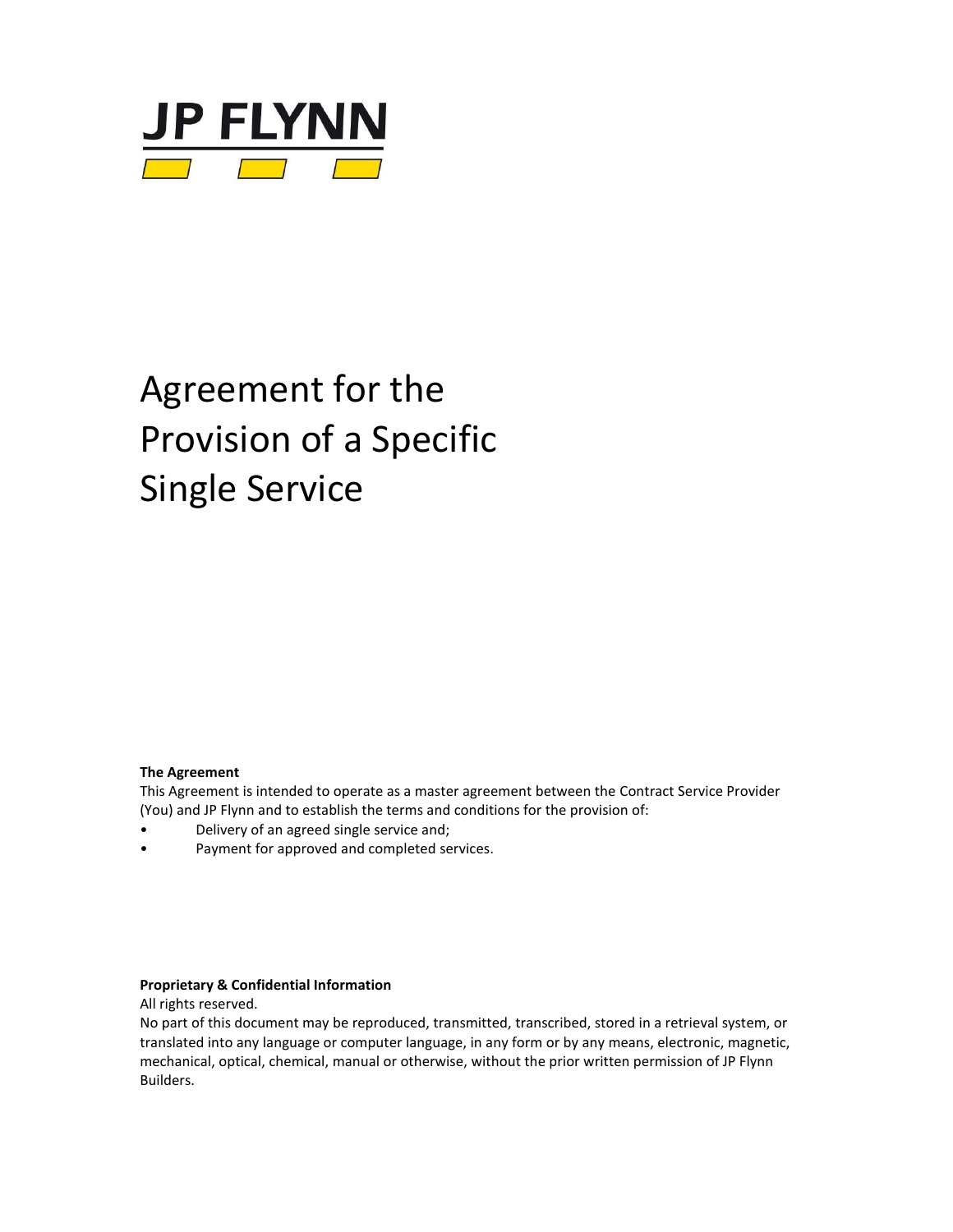- 1. You must comply with all laws and regulations applicable to the operation of your business including, without limitation, legislation in relation to Occupational Health and Safety, Equal Opportunity and Environmental Protection.
- 2. You must comply with all Privacy Laws in relation to the Personal Information, whether or not you are an organisation bound by the Privacy Act.
- 3. You are required to provide your own skill, transport, tools and management of the service to complete the works at the agreed level of quality and time.
- 4. Communication on the status of the job is required and should always reference the JP Flynn Job Number.
- 5. If JP Flynn deems that any work performed by you, or materials used by you, in providing the Service is defective, JP Flynn may either:
	- a) Require you to rectify the defect at your expense.
	- b) Arrange for another service provider to rectify the defect at your expense.
- 6. To the extent permissible by law, JP Flynn is not liable for any personal injury or property damage caused by or arising directly or indirectly out of or in connection with:
	- a) Any handling, distribution, storage or use of Hazardous Substances by you
	- b) Any process of decontamination, treatment, handling, sale, installation, removal, disposal or control of Hazardous Substances by you
- 7. You agree to indemnify JP Flynn, and keep JP Flynn indemnified, for any Loss or Claim suffered or incurred by JP Flynn in connection with or arising directly or indirectly from;
	- a) Any identification, handling, distribution, storage, disposal or use of Hazardous Substances by you.
	- b) Any process of decontamination, treatment, handling, sale, installation, removal, disposal or control of Hazardous Substances by you.
- 8. You must own and maintain the following insurance policies with reputable insurers and provide certificates of currency upon our request;
	- a) Public and products liability insurance for an amount not less than AUS\$10,000,000 for this and each service and, with respect to products liability, also in aggregate for all claims during any 12 month policy period.
	- b) Contract works material damage and public liability insurance with respect to this and each work with a limit of indemnity of up to AUS\$500,000 on any one contract with respect to contract works and AUS\$10,000,000 on any one occurrence with respect to public liability and including cover for extra costs of reinstatement, demolition, and removal of debris
	- c) Workers compensation insurance and registrations as required by law in respect of all persons employed by you to carry out agreed services
- 9. The following warranties are implied in the Service provided by you under this agreement:
	- a) A warranty that the Service will be performed in a proper and workmanlike manner and in accordance with the plans and specifications specified.
	- b) A warranty that all materials supplied will be good and suitable for the purpose for which they are used and that, unless otherwise stated, will be new.
	- c) A warranty that the service will be done in accordance with, and will comply with, any other law.
	- d) A warranty that the service will be done with due diligence and within the time stipulated.
	- e) A warranty that the Service and any materials used in carrying out the Service will be reasonably fit for the specified purpose or result.
- 10. This Warranty Guarantee is valid for a period of 7 years or such longer period as is required in relation to statutory warranties in respect of the Single Specific Service under the relevant legislation.
- 11. On completion of the agreed works a tax invoice must be issued to JP Flynn within 5 working days for payment (by cheque or electronic transfer), within 30 working days.
	- The tax invoice must include:
		- a) JP Flynn Job Number
		- b) Your Job Number (If Applicable)
		- c) Customer Name and Address
		- d) A signed Customer Approval Form (Available a[t www.jpflynn.com](http://www.jpflynn.com/) )
		- e) Itemised description of labour and materials supplied
		- f) Costs should be stated as price excluding GST, the GST component, and the total cost